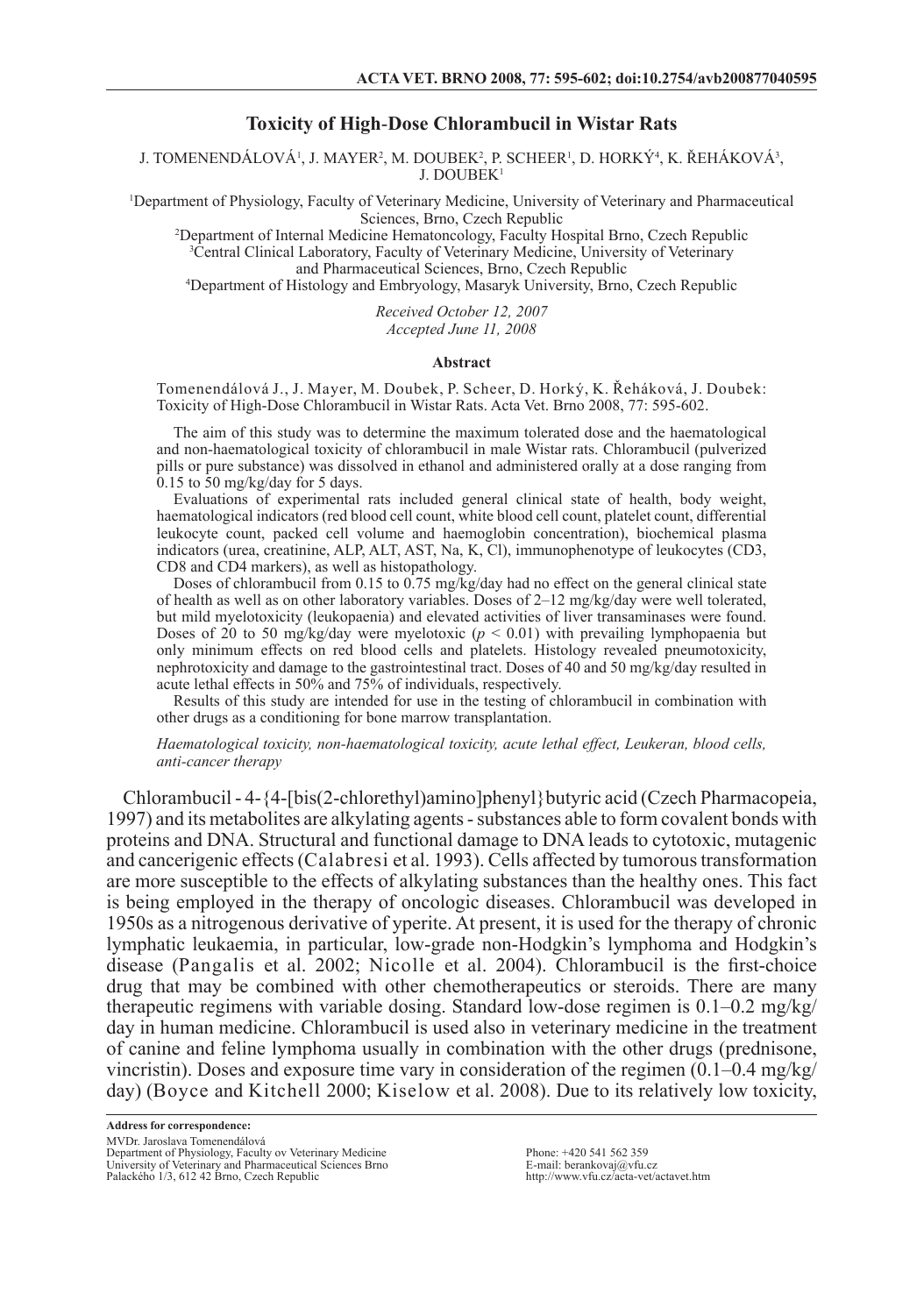possibility of oral administration and low cost, it is an attractive drug used in the combined treatment of haematological malignancies that are otherwise difficult to handle.

This study was aimed at determining the maximum tolerated dose and the haematological and non-haematological toxicity of chlorambucil in Wistar rats. Results of this study are intended for use in the testing of combinations of chlorambucil with other chemotherapeutics (especially fludarabine). This combination will be tested as preparing non-myeloablative regimen for bone marrow transplantation, as we hypothesized that this chlorambucilfludarabine combination might have the potential as a good conditioning for high-risk lymphoid malignancies.

#### **Materials and Methods**

The experiment was divided into three stages: stage 1, determination of the toxicity of doses of 0.15, 0.25, 0.5, and  $0.75 \text{ mg/kg/day}$ ; stage 2, determination of the toxicity of doses of 2, 4, 8, and 12 mg/kg/day; and stage 3, determination of the toxicity of doses of 20, 30, 40, and 50 mg/kg/day. The drugs were administered for five consecutive days after 14-day acclimatization. Clinical examination was performed daily, haematological examination in the 1st, 2<sup>nd</sup> and 4<sup>th</sup> week and biochemical examination in the 1st and 3<sup>rd</sup> week after the therapy had finished. Animals of stage 3 were also sampled two months after therapy had finished. Animals of stages 1 and 2 were euthanized one month and animals of stage 3 two months after cessation of therapy, and the samples for histopathological examination were collected.

The experiment was approved by the Ethics Committee of the University of Veterinary and Pharmaceutical Sciences Brno, Czech Republic.

#### Animals

All experiments were performed using SPF outbred Wistar rats (males) ranging in body weight from 195 to 200g, purchased from Anlab (Prague, Czech Republic). Acclimatisation lasted 2 weeks. Animals had free access to drinking water and complete food (Biostan Mypo, Biosta, Blučina, Czech Republic) supplied *ad libitum* during the whole experiment. Fifty-two animals were randomly divided into 12 experimental and 1 control groups. Each group included 4 animals and was used to test one of the drug concentrations; the control group included 4 animals, as well. The rats were examined clinically after acclimatisation; they were blood sampled through venous approach to determine initial haematological and biochemical values as well as immunophenotypes of leukocytes.

#### Drugs

Stage 1: Tablets of Leukeran tbl obd. 2mg (GlaxoWellcome, Great Britain) were pulverized, then dissolved in 60% ethanol and the solution of each concentration (0.15, 0.25, 0.5, 0.75 mg/kg/day) was administered using a gastric tube.

Stage 2 and 3: Chlorambucil (LKT Laboratories, Minnesota, USA) was dissolved in 96% ethanol, divided in aliquots in micro test tubes and kept at -20 °C until use. Shortly before use, the solution was diluted by water for injection down to the ethanol concentration of 50 to 60% and administered at the right concentration  $(2-12)$ mg/kg/day and 20–50 mg/kg day, respectively) by a gastric tube to rats anaesthetized for a short period by ether. Chlorambucil was administered once daily for 5 consecutive days in all the experimental stages.

ethanol (60%, 0.7ml per animal) was administered orally to control animals once daily for 5 consecutive days.

We started with low doses of chlorambucil corresponding to therapeutic doses used for the treatment of human lymphoid malignancies (0.1–0.2 mg/kg/day). Then we proceeded to higher concentrations of chlorambucil to achieve toxicity.

### Sample collection, examination

Blood was collected from v. caudalis lateralis under mild ether general anaesthesia. Rats were examined clinically on a daily basis; body weight was measured twice a week during the first 14 days and only once per week later, for one (stage 1 and 2) or two months (stage 3) from the start of the experiment. Haematological indicators such as the red blood cell count, white blood cell count, platelet count, differential leukocyte count, packed cell volume, and haemoglobin concentration were determined using the analyzer Celltac alpha MEK 6318, Nihon Kohden, Japan. To evaluate differential leukocyte count, blood smears were stained according to Pappenheim. These examinations were performed before the experiment (initial values) and in  $1<sup>st</sup>$ ,  $2<sup>nd</sup>$  and  $4<sup>th</sup>$ week after the therapy had finished. Six survived animals in stage 3 (three after the dose 20 mg/kg, two after the dose 30 mg/kg and one after the dose 40 mg/kg) were also sampled two months after treatment. Biochemical examination included following indicators: urea, creatinine, ALP, ALT, AST, Na, K, and Cl determined using an automatic analyzer Konelab 20i (Thermo Scientific, Finland). Biochemical variables were analyzed before (initial values) and in  $1<sup>st</sup>$  and  $3<sup>rd</sup>$  week after therapy. Flow-cytometric examination aimed at CD3, CD4 and CD8 markers (Cytomics FC 500, Beckman Coulter Inc., FL, USA) was preformed before the therapy and 3 days after the therapy had finished. Samples collected for histopathology included heart, lungs, adrenals, liver, spleen,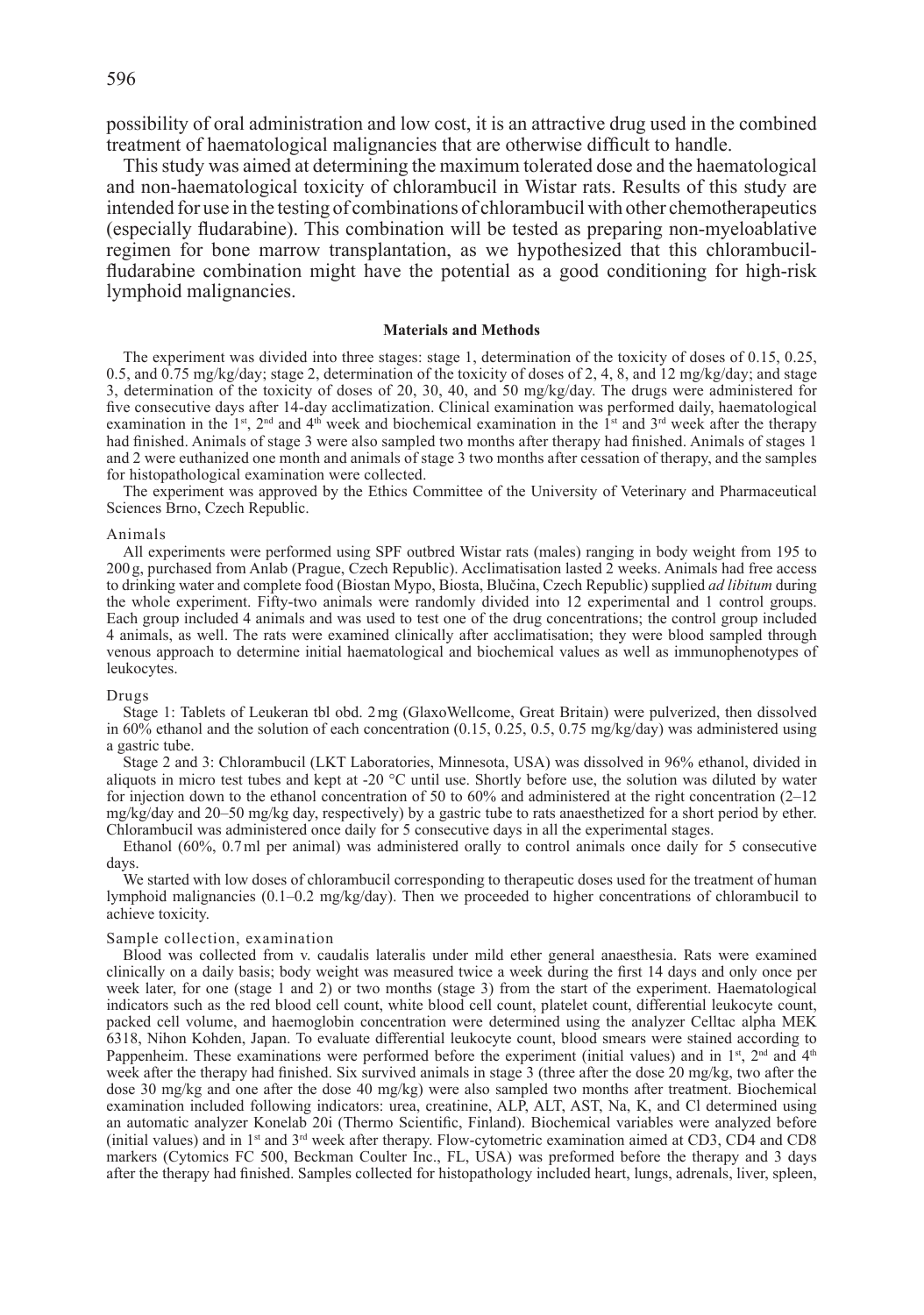oesophagus, stomach, duodenum, ileum, caecum, colon descendens, urinary bladder, and brain from individuals that died or were euthanized using ether. Histological specimens were stained by hematoxylin-eosin and Azan and examined under light microscopy.

#### Statistical evaluation

We determined the arithmetic mean and standard deviation. Paired Student's *t*-test was used for the evaluation of significance of differences between pre-treatment and post-treatment values (significant  $p \le 0.05$ , highly significant  $p < 0.01$ ). The evaluation was performed using Microsoft Excel software.

## **Results**

## Clinical changes

No overt changes of the clinical state of health were noticed in stage 1 and 2.

Stage 3: Three and two individuals died before the end of the experiment in the group of rats given 50 mg/kg and 40 mg/kg of chlorambucil, respectively. All groups showed body weight loss and growth retardation, apathy, decreased food intake and moderate diarrhoea.

Control group: No overt changes of the clinical state of health were noticed in 3 of 4 animals. One rat was euthanized due to aspiratory pneumonia.

### Haematology

The severity of myelotoxicity of chlorambucil depends on the dose; leukocytes were the cells of predominant damage. Low doses of chlorambucil (stage 1 - 0.15, 0.25, 0.5, 0.75 mg/kg/day) caused only minor decrease of leukocyte counts, while medium doses (2, 4, 8, 12 mg/kg/day) resulted in more marked leukopaenia. High doses (20, 30, 40 mg/kg) of chlorambucil lead to considerable leukopaenia together with dominant lymphopaenia (Table 1, 2). The highest dose (50 mg/kg) resulted in the death of 3 of 4 rats and leukopaenia in one survivor (data were not statistically processable). The leukocyte population in rats treated with high doses was within the reference range two months after the therapy (56 days) but lower than before chlorambucil administration. There were only minimal effects on populations of red blood cells and platelets in all stages of the experiment.

A mild increase of total leukocytes was noticed in the control group  $(p < 0.05)$  neutrophilia and lymphocytosis occurred.

| Chlorambucil dose | Initial values   | Days after the end of therapy |                  |                  |  |  |
|-------------------|------------------|-------------------------------|------------------|------------------|--|--|
| mg/kg/day         |                  | $2 - 8$                       | $10-16$          | $22 - 27$        |  |  |
| 0.15              | $11.00 \pm 2.78$ | $9.68 \pm 3.29$               | $13.53 \pm 1.03$ | #                |  |  |
| 0.25              | $12.03 \pm 1.51$ | $9.28 \pm 1.58$               | $15.65 \pm 3.91$ | #                |  |  |
| 0.5               | $12.35 \pm 2.22$ | $10.10 \pm 1.04$              | $14.00 \pm 3.83$ | #                |  |  |
| 0.75              | $11.25 \pm 4.75$ | $9.75 \pm 0.86$               | $11.53 \pm 2.64$ | #                |  |  |
| $\overline{2}$    | $12.18 \pm 1.02$ | $6.70 \pm 1.80^*$             | $8.15 \pm 1.97$  | $9.10 \pm 3.21$  |  |  |
| $\overline{4}$    | $10.35 \pm 1.53$ | $6.05 \pm 0.71$ <sup>*</sup>  | $8.28 \pm 2.94$  | $8.72 \pm 0.87$  |  |  |
| 8                 | $9.40 \pm 1.35$  | $6.05 \pm 0.70^*$             | $6.30 \pm 1.24$  | $7.65 \pm 1.91$  |  |  |
| 12                | $11.25 \pm 0.94$ | $6.17 \pm 3.03^*$             | $6.05 \pm 0.86$  | $7.88 \pm 1.73$  |  |  |
| 20                | $11.63 \pm 1.97$ | $0.90 \pm 0.41$ <sup>**</sup> | $5.73 \pm 2.40$  | $7.43 \pm 2.08$  |  |  |
| 30                | $11.68 \pm 2.21$ | $0.63 \pm 0.25$ **            | $6.73 \pm 2.44$  | $8.00 \pm 4.46$  |  |  |
| 40                | $10.30 \pm 0.58$ | $0.33 \pm 0.06$ **            | $8.10 \pm 0.00$  | $9.20 \pm 0.00$  |  |  |
| 50                | $9.82 \pm 2.61$  | $1.30 \pm 0.00^{\circ}$       | #                | #                |  |  |
| Control           | $8.00 \pm 2.77$  | $14.47 \pm 3.93^b$            | $13.13 \pm 2.35$ | $13.00 \pm 2.14$ |  |  |

Table 1. Total leukocyte count G/l. All experimental stages

# Value was not assessed

\* Significant decrease  $(p < 0.05)$ 

\*\* Highly significant decrease (*p* < 0.01) a Without statistical evaluation due to low number of animals

<sup>b</sup> Significant increase  $(p < 0.05)$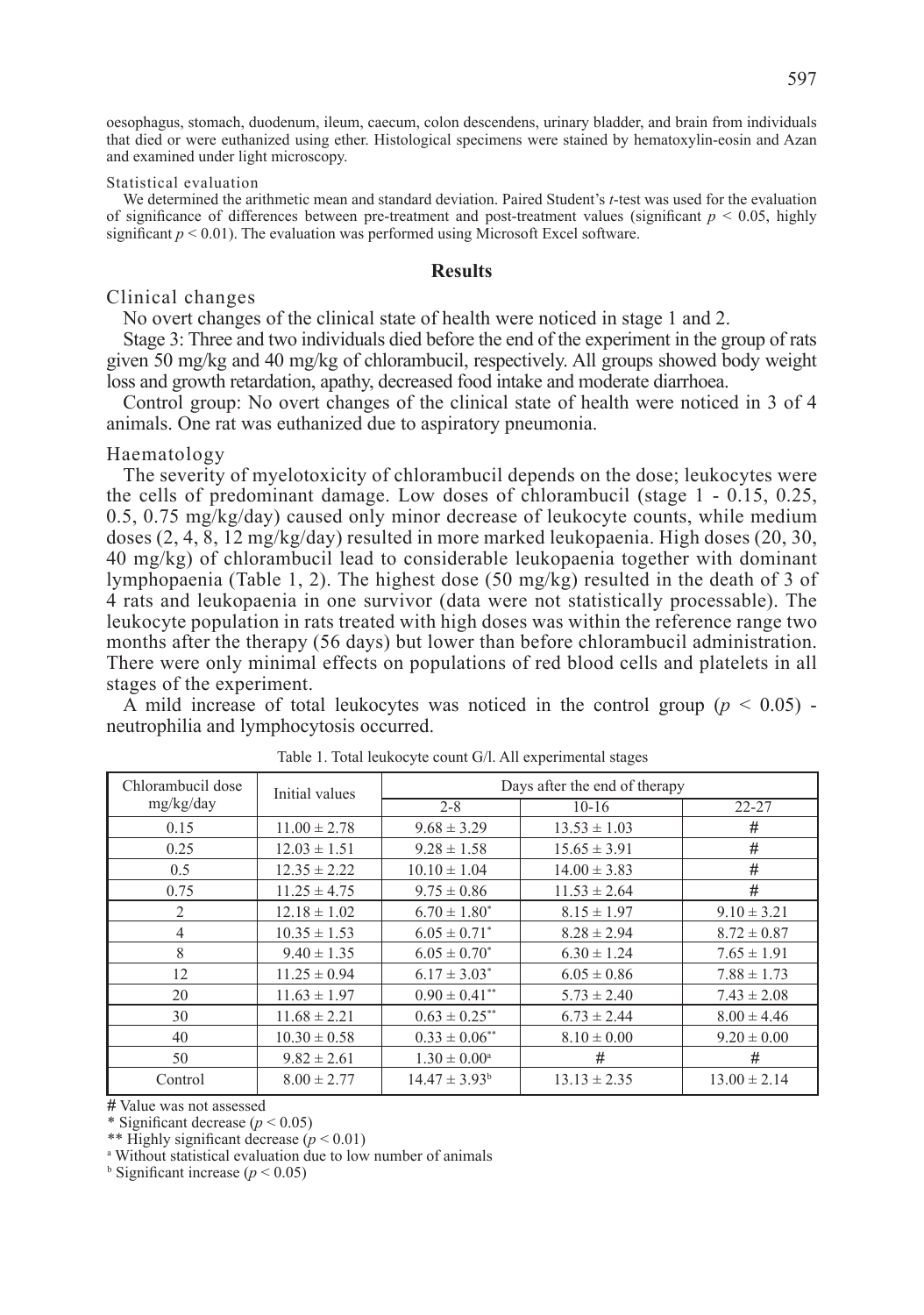| Days after the | Indicator |                           | Chlorambucil dose mg/kg/day |                 |                                       |                 |                  |  |  |
|----------------|-----------|---------------------------|-----------------------------|-----------------|---------------------------------------|-----------------|------------------|--|--|
| end of therapy |           |                           | $\overline{20}$             | 30              | 40                                    | 50              | Control          |  |  |
|                | Ly        | G/1                       | $9.28 \pm 2.13$             | $9.30 \pm 2.19$ | $8.56 \pm 0.67$                       | $8.15 \pm 2.47$ | $7.28 \pm 2.38$  |  |  |
|                |           | $\sqrt[0]{\phantom{0}}_0$ | $79.3 \pm 5.3$              | $80.7 \pm 2.5$  | $83.3 \pm 7.2$                        | $84.5 \pm 2.3$  | $91.3 \pm 2.0$   |  |  |
|                | Mo        | G/I                       | $0.94 \pm 0.21$             | $1.42 \pm 0.52$ | $0.99 \pm 0.54$                       | $0.86 \pm 0.52$ | $0.03 \pm 0.04$  |  |  |
|                |           | $\overline{\frac{0}{0}}$  | $8.1 \pm 1.3$               | $13.2 \pm 6.3$  | $9.5 \pm 4.8$                         | $8.5 \pm 2.8$   | $0.4 \pm 0.6$    |  |  |
| Initial values | Neu       | G/I                       | $1.36 \pm 0.29$             | $0.76 \pm 0.80$ | $0.74 \pm 0.29$                       | $0.65 \pm 0.38$ | $0.63 \pm 0.43$  |  |  |
|                |           | $\frac{0}{6}$             | $12.3 \pm 4.4$              | $5.8 \pm 4.9$   | $7.1 \pm 2.5$                         | $6.5 \pm 3.5$   | $7.0 \pm 2.0$    |  |  |
|                | Eos       | G/I                       | $0.04 \pm 0.05$             | $0.05 \pm 0.09$ | $0.01 \pm 0.03$                       | $0.04 \pm 0.04$ | $0.06 \pm 0.01$  |  |  |
|                |           | $\frac{0}{6}$             | $0.4 \pm 0.5$               | $0.3 \pm 0.6$   | $0.1 \pm 0.3$                         | $0.5 \pm 0.5$   | $0.8 \pm 0.3$    |  |  |
|                | Bas       | G/1                       | $0.00 \pm 0.00$             | $0.00 \pm 0.00$ | $\frac{0.00 \pm 0.00}{0.00 \pm 0.00}$ | $0.00 \pm 0.00$ | $0.00 \pm 0.00$  |  |  |
|                |           | $\frac{0}{6}$             | $0.0 \pm 0.0$               | $0.0 \pm 0.0$   | $0.0 \pm 0.0$                         | $0.0 \pm 0.0$   | $0.0 \pm 0.0$    |  |  |
|                | Ly        | G/I                       | $0.27 \pm 0.16$             | $0.09 \pm 0.05$ | $0.07 \pm 0.05$                       | $0.58 \pm 0.35$ | $11.77 \pm 3.40$ |  |  |
|                |           | $\sqrt[0]{\phantom{0}}_0$ | $30.8 \pm 8.5$              | $16.7 \pm 5.0$  | $22.0 \pm 17.1$                       | $45.0 \pm 26.9$ | $81.3 \pm 6.2$   |  |  |
|                | Mo        | G/1                       | $0.10 \pm 0.04$             | $0.05 \pm 0.03$ | $0.03 \pm 0.04$                       | $0.08 \pm 0.00$ | $0.19 \pm 0.17$  |  |  |
|                |           | $\overline{\frac{0}{0}}$  | $12.3 \pm 5.8$              | $11.3 \pm 9.5$  | $12.0 \pm 14.4$                       | $6.0 \pm 0.0$   | $1.2 \pm 0.8$    |  |  |
| $\sqrt{2}$     | Neu       | G/I                       | $\overline{0.52} \pm 0.25$  | $0.39 \pm 0.17$ | $\overline{0.23} \pm 0.14$            | $0.46 \pm 0.60$ | $2.38 \pm 1.05$  |  |  |
|                |           | $\frac{0}{6}$             | $57.0 \pm 11.3$             | $72.0 \pm 5.3$  | $66.0 \pm 31.0$                       | $35.0 \pm 46.7$ | $16.5 \pm 7.2$   |  |  |
|                | Eos       | ${\rm G}/ {\rm I}$        | $0.00 \pm 0.00$             | $0.00 \pm 0.00$ | $0.00 \pm 0.00$                       | $0.09 \pm 0.13$ | $0.13 \pm 0.09$  |  |  |
|                |           | $\overline{\frac{0}{0}}$  | $0.0 \pm 0.0$               | $0.0 \pm 0.0$   | $0.0 \pm 0.0$                         | $7.0 \pm 9.9$   | $1.0 \pm 0.9$    |  |  |
|                | Bas       | G/I                       | $0.00 \pm 0.00$             | $0.00 \pm 0.00$ | $0.00 \pm 0.00$                       | $0.09 \pm 0.13$ | $0.00 \pm 0.00$  |  |  |
|                |           | $\overline{\frac{0}{0}}$  | $0.0 \pm 0.0$               | $0.0 \pm 0.0$   | $0.0 \pm 0.0$                         | $7.0 \pm 9.9$   | $0.0 \pm 0.0$    |  |  |
|                | Ly        | G/I                       | $2.44 \pm 0.66$             | $0.80 \pm 0.04$ | $0.64 \pm 0.00$                       | $\#$            | $9.11 \pm 1.81$  |  |  |
|                |           | $\sqrt[0]{\phantom{0}}_0$ | $38.3 \pm 6.4$              | $14.0 \pm 1.0$  | $20.0 \pm 0$                          | $\overline{\#}$ | $69.2 \pm 1.6$   |  |  |
|                | Mo        | G/1                       | $1.32 \pm 0.78$             | $0.76 \pm 0.34$ | $0.51 \pm 0$                          | $\#$            | $0.30 \pm 0.18$  |  |  |
|                |           | $\sqrt[0]{\phantom{0}}_0$ | $19.0 \pm 2.8$              | $13.3 \pm 6.1$  | $16.0\pm0$                            | #               | $2.2 \pm 1.0$    |  |  |
| 8              | Neu       | ${\rm G}/ {\rm I}$        | $2.73 \pm 1.53$             | $4.08 \pm 0.44$ | $2.02 \pm 0$                          | $\overline{\#}$ | $3.59 \pm 0.44$  |  |  |
|                |           | $\sqrt[0]{\!0}$           | $39.7 \pm 4.6$              | $71.2 \pm 6.8$  | $63.0 \pm 0$                          | $\#$            | $27.5 \pm 2.2$   |  |  |
|                | Eos       | G/I                       | $0.22 \pm 0.21$             | $0.09 \pm 0.08$ | $0.03 \pm 0$                          | $\#$            | $0.15 \pm 0.08$  |  |  |
|                |           | $\frac{0}{6}$             | $3.0 \pm 2.6$               | $1.5 \pm 1.3$   | $1.0 \pm 0$                           | $\overline{\#}$ | $1.2 \pm 0.8$    |  |  |
|                | Bas       | G/I                       | $0.00 \pm 0.00$             | $0.00 \pm 0.00$ | $0.00 \pm 0.00$                       | $\#$            | $0.00 \pm 0.00$  |  |  |
|                |           | $\%$                      | $0.0 \pm 0.0$               | $0.0 \pm 0.0$   | $0.0 \pm 0.0$                         | $\#$            | $0.0 \pm 0.0$    |  |  |
|                | Ly        | G/1                       | $3.18 \pm 1.11$             | $3.09 \pm 0.72$ | $5.27 \pm 0.00$                       | $\#$            | $10.05 \pm 1.99$ |  |  |
|                |           | $\sqrt[0]{\phantom{0}}_0$ | $56.3 \pm 3.4$              | $47.8 \pm 11.8$ | $65.0 \pm 0$                          | $\#$            | $77.0 \pm 2.6$   |  |  |
|                | Mo        | G/I                       | $1.26 \pm 0.93$             | $1.71 \pm 1.08$ | $0.73 \pm 0$                          | #               | $0.22 \pm 0.10$  |  |  |
|                |           | $\%$                      | $20.3 \pm 6.3$              | $24.0 \pm 10.0$ | $9.0 \pm 0$                           | $\overline{\#}$ | $1.7 \pm 0.6$    |  |  |
| 22             | Neu       | G/I                       | $1.19 \pm 0.30$             | $1.79 \pm 0.72$ | $1.94 \pm 0$                          | $\#$            | $2.48 \pm 0.20$  |  |  |
|                |           | $\%$                      | $21.5 \pm 3.1$              | $26.3 \pm 1.3$  | $24.0 \pm 0$                          | $\#$            | $19.3 \pm 2.6$   |  |  |
|                | Eos       | G/I                       | $0.72 \pm 1.11$             | $0.12 \pm 0.11$ | $0.16\pm0$                            | #               | $0.26 \pm 0.05$  |  |  |
|                |           | $\%$                      | $1.8 \pm 0.8$               | $1.5 \pm 0.9$   | $2.0 \pm 0$                           | $\overline{\#}$ | $2.0 \pm 0.5$    |  |  |
|                | Bas       | G/I                       | $0.00 \pm 0.00$             | $0.03 \pm 0.03$ | $0.00 \pm 0.00$                       | $\#$            | $0.00 \pm 0.00$  |  |  |
|                |           | $\%$                      | $0.0 \pm 0.0$               | $0.3 \pm 0.3$   | $0.0 \pm 0.0$                         | #               | $0.0 \pm 0.0$    |  |  |

Table 2. Differential leukocyte count. Stage 3

# Value was not assessed

Immunophenotyping of leukocytes

We examined the dynamics of  $CD3<sup>+</sup>$  cells (T lymphocytes) and their subpopulations CD3<sup>+4+</sup> and CD3<sup>+8+</sup> cells, as well as changes of CD3<sup>-8+</sup> and CD3<sup>-4+</sup> cells. There was a clear dose-dependent drop of CD3<sup>+</sup> cells at the dose of 30 mg/kg. Also, higher susceptibility of CD4<sup>+</sup> (CD3<sup>+</sup> and CD3<sup>-</sup>) cells than CD8<sup>+</sup> cells to chlorambucil was noticed but nonsignificant (Table 3).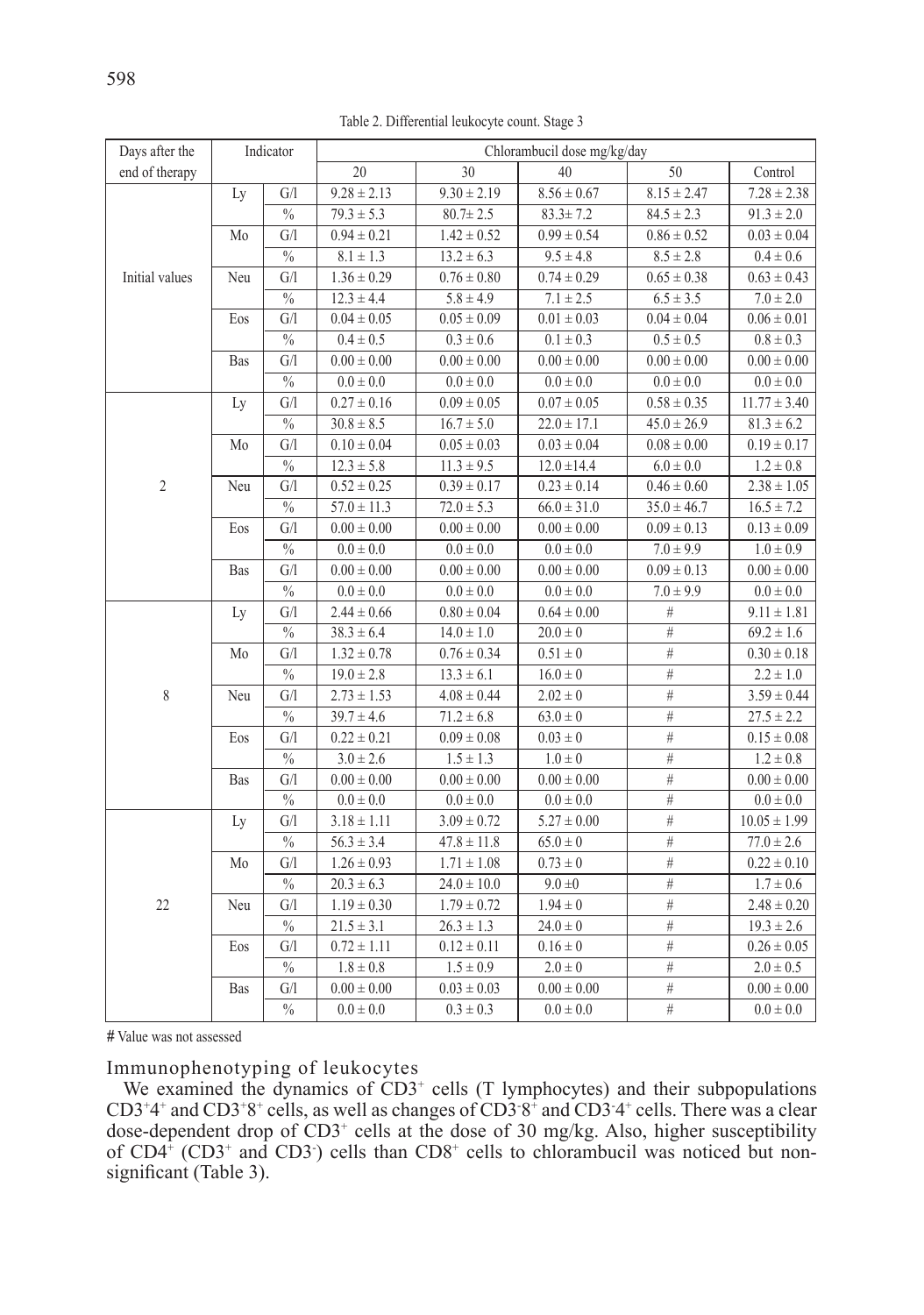| Chlorambucil dose | Initial values |                  |          |                      | 3 days after the end of therapy |             |            |            |          |             |
|-------------------|----------------|------------------|----------|----------------------|---------------------------------|-------------|------------|------------|----------|-------------|
| mg/kg/day         | $CD3+$         | $CD3+4+$         | $CD3+8+$ | $CD3-4$ <sup>+</sup> | $CD3.8+$                        | $CD3+$      | $CD3+4+$   | $CD3+8+$   | $CD3.4+$ | $CD3.8+$    |
| 20                | 38.67          | 28.02            | 11.38    | 24.80                | 20.57                           | 35.52       | 21.02      | 26.02      | $11.53*$ | 37.13       |
|                   | $\pm$ 3.61     | $\pm$ 3.08       | ± 2.29   | ± 5.47               | ± 8.59                          | $\pm 13.77$ | ± 11.57    | ± 20.83    | ± 7.43   | $\pm 17.40$ |
| 30                | 40.95          | 30.02            | 10.38    | 23.05                | 15.35                           | $10.45**$   | $5.00**$   | 12.55      | 9.80     | 57.85       |
|                   | ± 4.33         | ± 2.95           | ± 1.21   | ± 5.34               | ± 5.52                          | ± 5.25      | ± 2.71     | ± 16.69    | ± 14.65  | ± 37.79     |
| 40                | 38.80          | 27.27            | 12.35    | 24.68                | 12.63                           | 11.75       | 8.65       | 4.35       | 23.20    | $76.55*$    |
|                   | ± 5.90         | ± 5.94           | ± 2.21   | ± 6.69               | ± 9.28                          | ± 6.72      | ± 4.45     | $\pm 1.20$ | ± 27.29  | ± 3.04      |
| 50                | 40.98          | 29.60            | 11.38    | 24.82                | 20.40                           | #           | #          | #          | #        | #           |
|                   | ± 8.48         | ± 5.40           | ± 3.36   | ± 8.21               | ± 4.37                          |             |            |            |          |             |
| Control           | 49.23          | 34.97            | 14.2     | 30.5                 | 22.7                            | 45.10       | 33.30      | 12.23      | 24.20    | 19.10       |
|                   | ± 7.42         | 4.50<br>$_{\pm}$ | ± 2.33   | $\pm 2.00$           | ± 3.55                          | ± 5.07      | $\pm 2.81$ | ± 2.39     | ± 3.86   | ± 2.07      |

Table 3. Immunophenotyping of leukocytes (%). Stage 3

# Value was not assessed

\* Significant change ( $p < 0.05$ )

\*\* Highly significant change (*p* < 0.01)

## Biochemical indicators

Almost no changes were found in the concentrations of ions. Likewise, urea and creatinine showed only minimal changes in all groups. Activity of alkaline phosphatase varied with the dose. At the lowest concentrations it was mildly lowered (stage 1), mildly increased in stage 2, and decreased in stage 3 due to the cessation of growth. ALT activity decreased in dependence on the dose, except for the group with 50 mg/kg/day, in which a considerable rise was found. AST activity decreased in groups receiving higher doses. All changes were non-significant ( $p > 0.05$ ) in experimental as well as control animals.

# Histological examination

Samples of individual organs were collected from animals receiving the highest dose (stage 3). Histological examination revealed pneumotoxicity (haemorrhage within bronchi, damage to the structure of bronchial epithelium, locally nearly bullous emphysema with areas of parenchyma carnification) and nephrotoxicity, severity of which was chlorambucil dose-dependent. There was damage to the epithelium of proximal and distal renal tubules at all doses and cortical haemorrhage in animals with the highest dose (50 mg/kg/day). GIT toxicity manifested itself by defects of the epithelium leading to uncovering the fibrous stroma of villi in the duodenum, jejunum, ileum, caecum and colon descendens; gastric and esophageal mucosa remained intact. Other organs examined showed no histopathological changes. Organs of the control animals did not show the previously described changes.

## **Discussion**

Low-dose chlorambucil is a relatively safe and low-toxic drug. Marked side effects are described during a high-dose therapy or accidental intoxication. The main side effects recognised in human medicine include myelosuppression - pancytopenia, anaemia, thrombocytopaenia and/or leukopaenia (Nicolle et al. 2004; Summerfield et al. 2002; Blumenreich et al. 1988), neurotoxicity - changes of EEG, fits, seizures, apathy, derangement, ataxia, excitability (Hehn et al. 2003; Byrne et al. 1981; Pradhan and Marsan 1963), gastrointestinal toxicity (vomiting, nausea, diarrhoea), fertility disorders and increased risk of secondary malignancies (Summerfield et al. 2002). Hepatotoxicity and pneumotoxicity have been reported only infrequently (Summerfield et al. 2002; Blumenreich et al. 1988).

Low doses of chlorambucil (0.15–0.75 mg/kg/day) were well tolerated and the rats showed no clinical and laboratory changes. Intermediate doses  $(2-12 \text{ mg/kg/day})$  were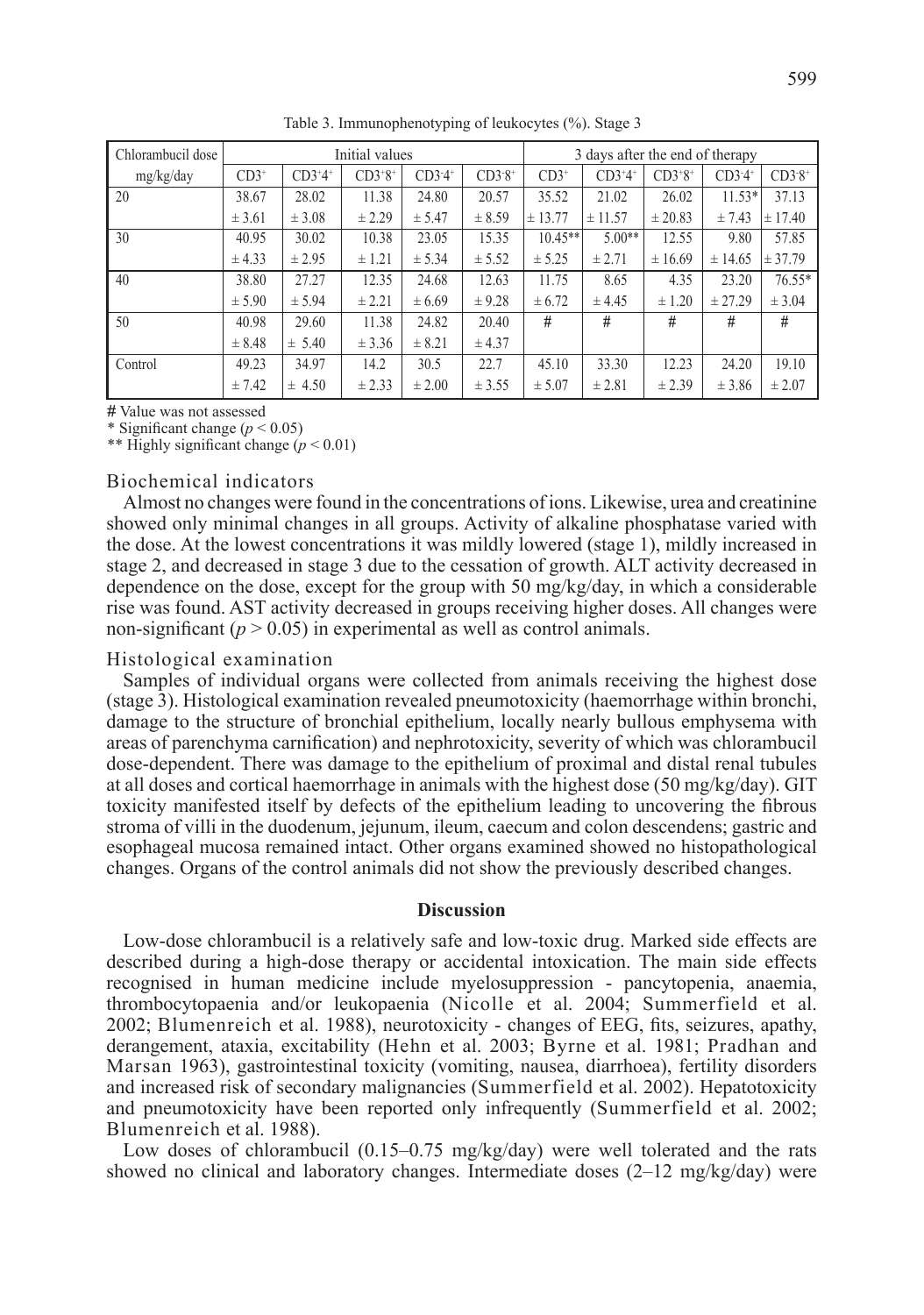also tolerated very well with only mild changes of white blood cells and mild increment in activities of liver enzymes; these doses did not result in significant clinical changes of the physiological state of health.

Acute toxicity of chlorambucil was only found in groups of experimental animals receiving the highest doses (20–50 mg/kg/day); there were deaths of several individuals and a body weight decrease. The most severe damage to organs during stage 3 of the experiment was found in the bone marrow, kidneys, lungs and intestines. Myelotoxicity resulted mostly in leukopaenia. There was a profound drop in leukocytes lower than  $1 \times 10^9$ /l during the first week of administrations. The drop was only of short duration because the numbers of blood cells were beginning to return to the reference interval during the second week of the experiment; however, two months were not sufficient enough for the counts to return to the initial values. At the same time there was a change in the percentage of leukocyte types. Lymphocytes dropped from the initial 70% to 5% and granulocytes and monocytes increased. The change in the ratio of  $CD4^+$  and  $CD8^+$  lymphocytes in favour of  $CD8^+$ demonstrates higher resistance of CD8<sup>+</sup> lymphocytes to cytotoxic effects of chlorambucil. Contrary to the reported cases of myelosuppression in humans (Summerfield et al. 2002), we did not notice changes in the red blood cell and platelet counts. Changes of white blood cells (leukopaenia with fast recovery after cessation of the therapy) were similar as described in humans (Summerfield et al. 2002; Blumenreich et al. 1988).

Nephrotoxicity was revealed only after histological examination (dose-dependent damage to the epithelium of proximal and distal renal tubules, cortical haemorrhage in animals with the highest dose) because plasma biochemical indicators such as urea and creatinine as well as potassium, sodium and chlorides were not altered. Nephrotoxicity has been reported as a side effect to the therapy by chlorambucil infrequently; although a case of acute renal failure (acute tubular necrosis) has been recognised following overdose (Blank et al. 1983).

Profound toxic effects were found in the lung parenchyma (haemorrhage within bronchi, damage to the structure of bronchial epithelium, local nearly bullous emphysema with areas of parenchyma carnification). Pneumotoxicity has rarely been described in humans; most commonly the administration of chlorambucil results in interstitial pneumonia, fibrosis, and damage to the alveolar epithelium, or pneumonia due to the obliteration of bronchi (Weiss et al. 1980; Kalambokis et al. 2004; Khong 1988). Most frequent signs of gastrointestinal tract damage include vomiting, diarrhoea, anorexia, stomatitis, etc. Gastrointestinal toxicity of chlorambucil in our experimental rats resulted in damage to the small and large intestinal epithelium, in particular, without severe clinical manifestations (only anorexia and mild diarrhoea). There was no damage to the esophageal and gastric epithelium.

Although relatively frequently reported, there were no signs of neurotoxicity in animals in our study. The only sign showing damage to the nervous system was that of apathy. Neurotoxicity in humans as well as laboratory animals may frequently manifest only as changes of EEG (Pradhan and Marsan 1963). Other signs include apathy or, on the other hand, hyperexcitability, ataxia, and derangement or alteration of mood (Hehn et al. 2003). These effects may occur at standard dosage  $(10-12 \text{ mg/m}^2)$  of body surface). Some patients, such as elderly humans, children suffering from the nephrotic syndrome, and overdosed ones, may show epileptiform seizures and clonic convulsions (Byrne et al. 1981; Salloum et al. 1997).

In conclusion, toxicity of chlorambucil was evident only after the administration of high doses. Doses of 50 and 40 mg/kg/day showed acute lethal effects. The main toxicity recognised was that of haematological manifestation (leukopaenia), nephrotoxicity (damage to the tubular epithelium), pneumotoxicity (emphysema, carnification of parenchyma, damage of bronchial epithelium) and gastrointestinal damage (defects of intestinal epithelium).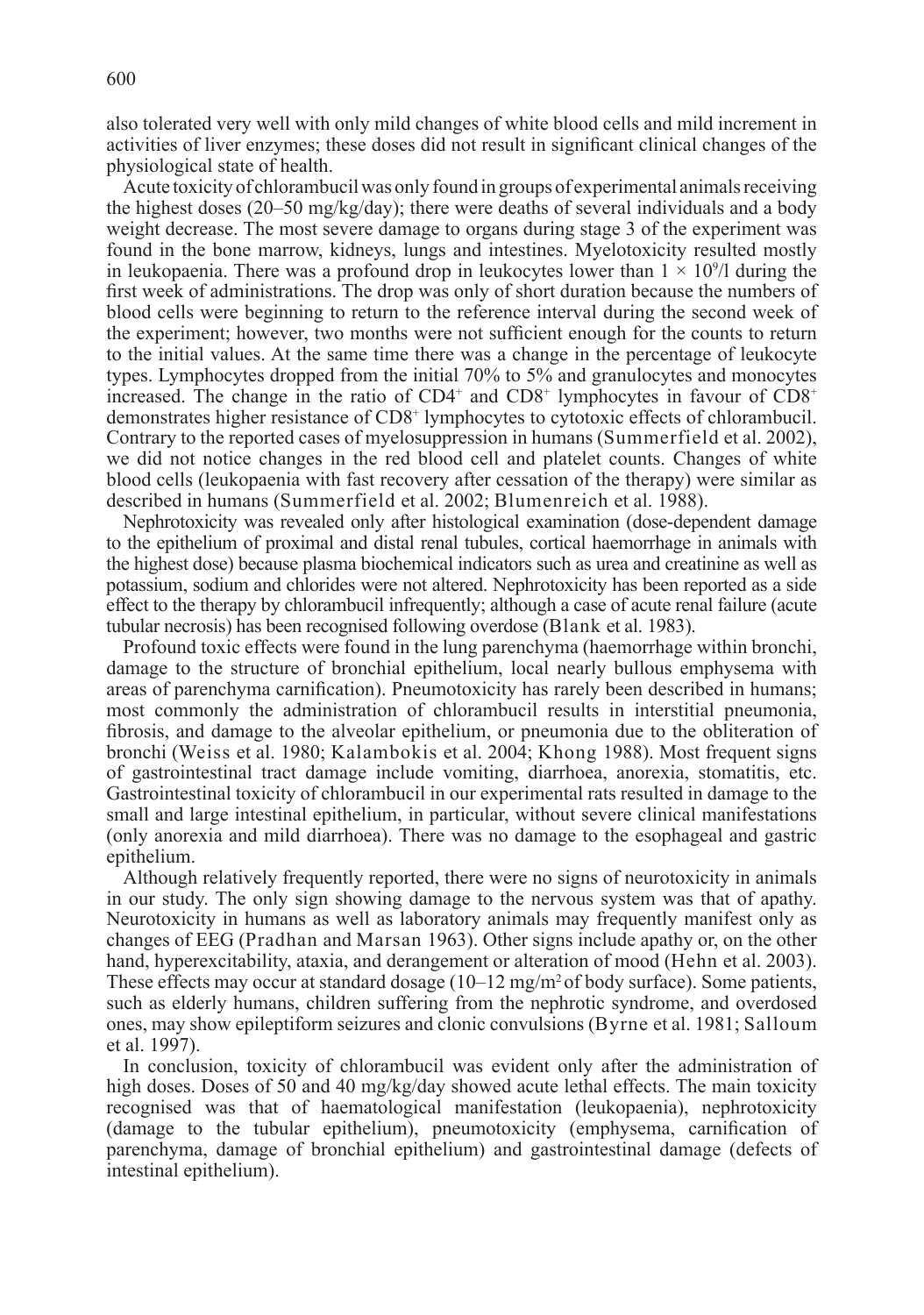These data are intended for use in the testing of combinations of chlorambucil with other chemoterapeutics when preparing the non-myeloablative regimen for the bone marrow transplantation. Doses used in stage 2 of experiment  $(2-12 \text{ mg/kg/day})$  seem to be useful for further tests. Their non-haematological toxicity was acceptable and a mild myelosuppressive effect, crucial for transplantation of haematopoietic cells, was found. This effect will be probably deepened if chlorambucil is combined with other myeloablative and/or immunosuppressive drugs.

# **Toxicita vysokých dávek chlorambucilu u potkanů kmene Wistar**

Cílem studie bylo stanovit maximální tolerovanou dávku a hematologickou a nehematologickou toxicitu chlorambucilu u potkanů (samců) kmene Wistar. Chlorambucil (rozdrcené tablety nebo čistá substance) byl rozpuštěn v etanolu a podáván perorálně v dávkách 0,15 – 50 mg/kg/den 5 dnů.

Sledován byl celkový klinický stav zvířat, hmotnost, hematologické ukazatele (celkový počet erytrocytů, leukocytů, trombocytů, diferenciální rozpočet leukocytů, hematokrit a koncentrace hemoglobinu), biochemické ukazatele plazmy (urea, kreatinin, ALP, ALT, AST, Na, K, Cl), imunofenotyp leukocytů (znaky CD3, CD8 a CD4), rovněž bylo provedeno histologické vyšetření tkání. Dávky chlorambucilu 0,15 až 0,75 mg/kg/den neovlivnily klinický stav zvířat ani laboratorní ukazatele. Dávky 2 – 12 mg/kg/den byly tolerovány rovněž velmi dobře, objevila se mírná myelotoxicita (leukopenie) a elevace jaterních transamináz. Dávky 20 – 50 mg/kg/den měly účinek myelotoxický - leukopenie (*p* < 0,01) s dominantní lymfopenií, ovlivnění erytrocytů a trombocytů bylo minimální, histologické vyšetření odhalilo pneumotoxicitu a nefrotoxicitu a gastrointestinální toxicitu. Dávky 40 a 50 mg/kg/den měly akutní letální účinek u 50% resp. 75% jedinců.

Výsledky studie budou využity pro testování kombinací chlorambucilu s dalšími léky jako přípravného režimu pro transplantace kostní dřeně.

#### **Acknowledgement**

This work was supported by grant No.18/2006/FVL.

#### **References**

- Blank DW, NANJI AA, Schreiber DH, Hudman C, Sanders HD 1983: Acute renal failure and seizures associated with chlorambucil overdose. J Toxicol Clin Toxicol **20**: 361-365
- Blumenreich MS, Woodcock TM, Sherrill EJ, Richman SP, Gentile PS, Epremian BE, KUBOTA TT, ALLEGRA JC 1988: A phase I trial of chlorambucil administered in short pulses in patients with advanced malignancies. Cancer Invest **6**: 371-375
- BOYCE KL, KITCHELL BE 2000: Treatment of canine lymphoma with COPLA/LVP. J Am Anim Hosp Assoc **36**: 395-403
- Byrne TN, Moseley TAE, Finer MA 1981: Myoclonic seizures following chlorambucil overdose. Ann Neurol **9**: 191-194
- Calabresi P, CLARK J, HANAUSKE AR, WIEMANN MC 1993: Pharmacology of antineoplastic agents. In: CALABRESI P, SCHEIN PS (Eds): Medical oncology.  $2<sup>nd</sup>$  ed. McGraw-Hill, New York, pp. 263-322
- HEHN ST, DORR RT, MILLER TP 2003: Mood alterations in patients treated with chlorambucil. Clin Lymphoma **4**: 179-182
- Kalambokis G, Stefanou D, Arkoumani E, Tsianos E 2004: Bronchiolitis obliterans organizing pneumonia following chlorambucil treatment for chronic lymphocytic leukemia. Eur J Haematol **73**: 139-142
- KHONG HT, McCARTHY J 1998: Chlorambucil-induced pulmonary disease: a case report and review of the literature. Ann Hematol **77**: 85-87
- KISELOW MA, RASSNICK KM, McDONOUGH SP, GOLDSTEIN RE, SIMPSON KW, WEINKLE TK, ERB HN 2008: Outcome of cats with low-grade lymphocytic lymphoma: 41 cases (1995 - 2005). J Am Vet Med Assoc **232**: 405-410
- NICOLLE A, PROCTOR SJ, SUMMERFIELD GP 2004: High dose chlorambucil in the treatment of lymphoid malignancies. Leuk Lymphoma **45**: 271-275
- Pangalis GA, Vassilakopoulos TP, Dimopoulou MN, Siakantaris MP, Kontopidou FN, Angelopoulou MK 2002: B-chronic lymphocytic leukemia: practical aspects. Hematol Oncol **20**: 103-146